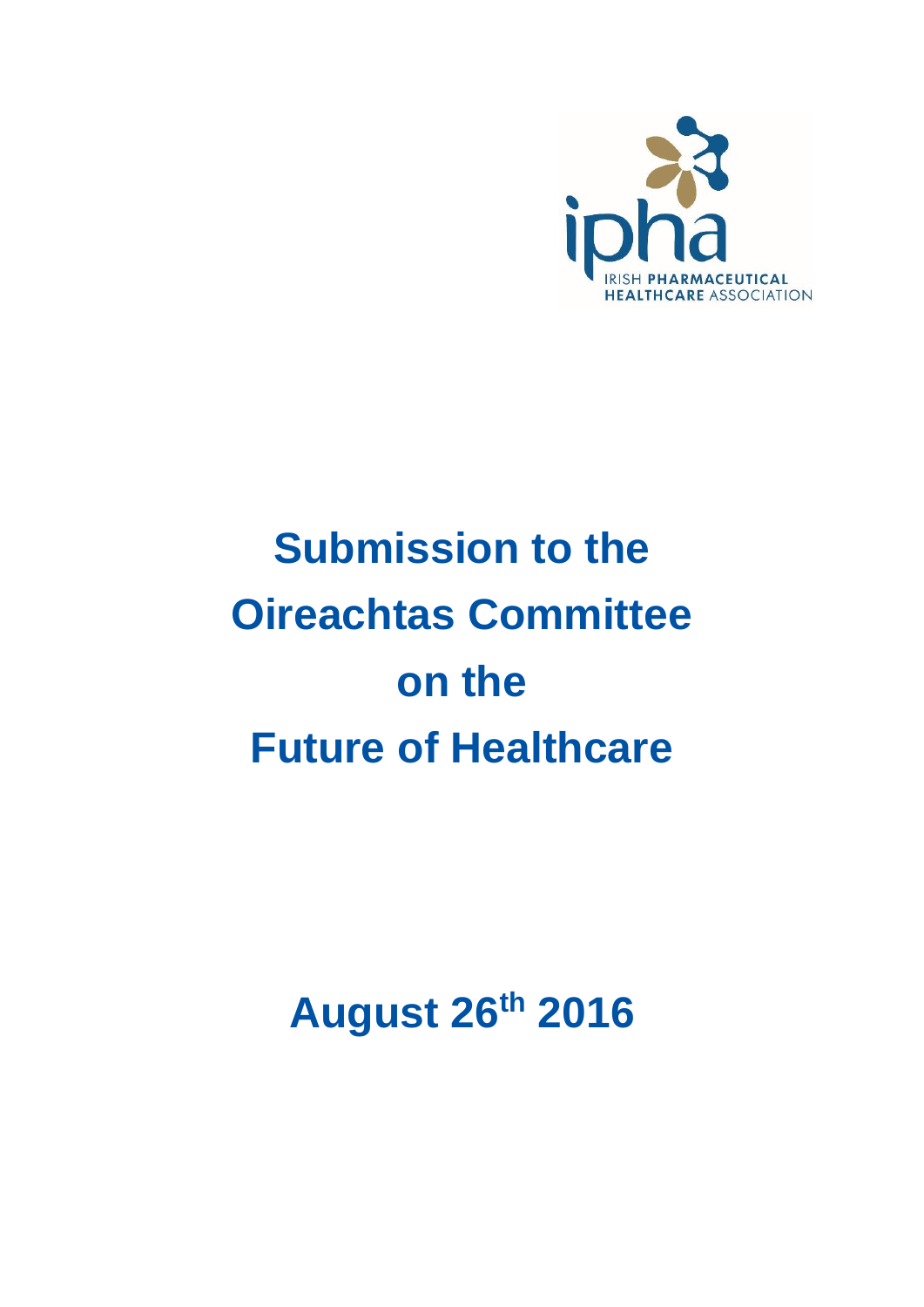#### **Introduction: who we are and what we do**

The Irish Pharmaceutical Healthcare Association represents 46 research-based suppliers of innovative medicines for the benefit of patients in Ireland. Our member companies supply medicines that are subject to prescription by clinicians and medicines available to patients over the counter or via pharmacists without prescription.

Our members and Association contribute to health policy goals by

- Ensuring patients in Ireland continue to access innovative medicines at affordable prices in line with European best practices, via agreements with the State
- Working closely with State authorities, in particular, the Healthcare Products Regulatory Authority, to foster a robust assurance and compliance culture, respecting all statutory requirements, regulations and our industry voluntary Code of Practice governing interactions with healthcare professionals
- Supporting the development of, and access to, clinical trials in Ireland by working with stakeholders on an efficient regulatory and administrative research infrastructure, thus ensuring that patients in Ireland get early access to ground-breaking innovation
- Assuring patients on the integrity of medicines, providing leadership with all stakeholders implementing the Falsified Medicines Directive by 2019
- Contributing to policy development on *Healthy Ireland* and self-management of care
- Enabling Ireland's capacity for sophisticated value-for-money assessments in healthcare via Health Technology Assessments, through developing the human resources and processes required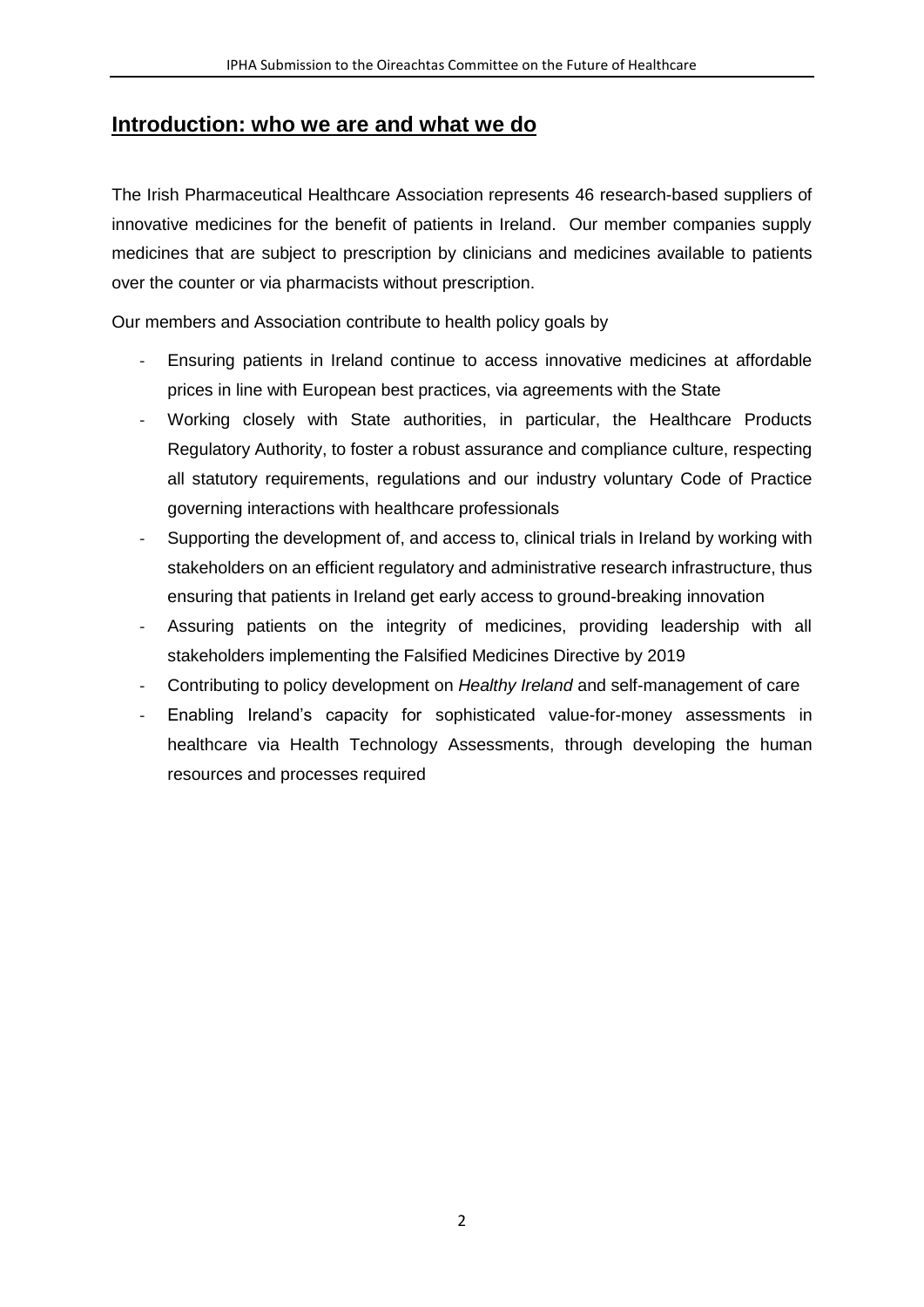## **Executive Summary**

- 1. Investing in health should be seen as value, at preventive, maintenance, curative and palliative levels. Medicines have played, and will continue to play, a central role in healthcare gains in recent decades, leading to the cure of disease and the alleviation of previously long-term debilitating conditions. With over 7,000 medicines in development, the exciting new wave of medical innovation will play a key role in delivering better health outcomes for patients and healthcare systems. The pharmaceutical industry is a key partner in healthcare, identifying unmet medical needs and investing long term in research and clinical trial programmes.
- 2. The pharmaceutical industry has pioneered many initiatives that facilitate early discharge from hospital and delivery of community and home based care that otherwise would necessitate hospital admission and care, e.g. the delivery of home care therapy. As part of a support for allocating resources to the lowest level of complexity necessary, and to support a greater role for primary care, public health literacy and the appropriate use of self-management of care for minor illnesses should be further encouraged.
- 3. Innovation in healthcare is essential. The ability to adopt to the innovation that will arise over the next ten years will be vital for Ireland. Irish patients deserve the same access to the new drugs that will come to the market as patients elsewhere in Europe.
- 4. Patients would benefit from a funding model that focuses on outcomes that improve, and often prolong patients' lives. Ireland should move towards a funding system that focuses on outcomes for patients. Activity based funding should be viewed as just the first step of this journey. The challenges of anticipating and evaluating pharmaceutical innovation, of cost, pricing and service adoption, require an array of experts from both industry and Government (regulators, clinicians, management) working on technical issues and shared data towards the over-arching goal of providing medicines that improve patient outcomes.
- 5. An appropriate set of policy principles guiding value-based payment should be agreed, meeting the objectives of sustainable financing, timely access to new medicines for patients and the appropriate incentivisation of innovation.
- 6. The technical requirements to enable payment for value/outcomes should be addressed, including the implementation of patient identifiers and the investment in IT infrastructure, registries and real-world evidence reporting systems. This will generate insight into opportunities for performance and outcomes improvement along the patient pathways that we serve.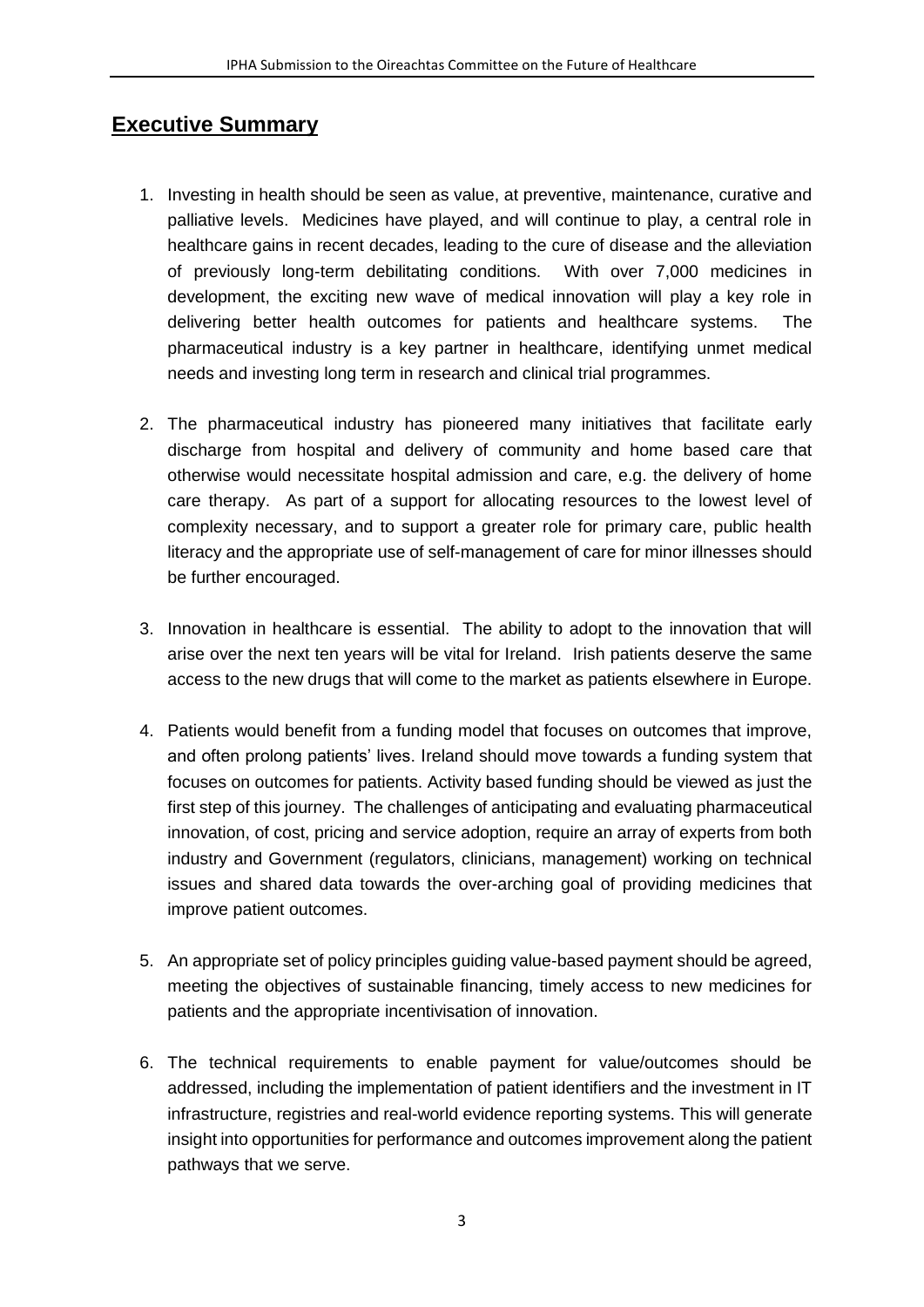#### **Recommendations included**

1: Patients in Ireland deserve the same access to new medicines as patients elsewhere in Europe. The Oireachtas Committee should state an explicit policy goal for the health service that the uptake of medicines innovation will be a core capability and that the systems, evaluations and information necessary to evaluate innovation and use it cost-effectively shall be developed and resourced appropriately.

2: The uptake of innovation for patients' best outcomes will best be achieved by partnership between the State and industry. This means collaborative, stable working relationships between the State and industry, with Pricing and Supply Agreements and other arrangements tuned to meeting the key policy objectives.

3: To ensure value for money, treatment should take place at the lowest appropriate level of complexity. Self-management of healthcare, including the appropriate use of non-prescription medicines, contributes to the strategy of allocating resources to the lowest level of complexity possible. Investment in public health literacy and the promotion of appropriate selfmanagement will enable a more efficient use of resources.

4: Ireland should take the necessary measures to grow the number and range of clinical trials in Ireland, as a benefit to patients and in order to increase our scientific and life sciences industry capacity and reputation.

5: More flexible, value and outcomes-based models of funding healthcare, where designed appropriately, offer a way forward to achieving the best value for investment in health and would benefit patients. Activity based funding is a valuable first step on this journey.

6: Outcomes-based payment models should be designed on the basis of clear principles and evidence so as to align the value created for payor, patients and provider, encourage innovation by clinicians and support particular therapies.

7: The Oireachtas Committee should support specific reporting measures and investment in IT infrastructure that will enable the design and implementation of effective outcome and value-based funding of healthcare.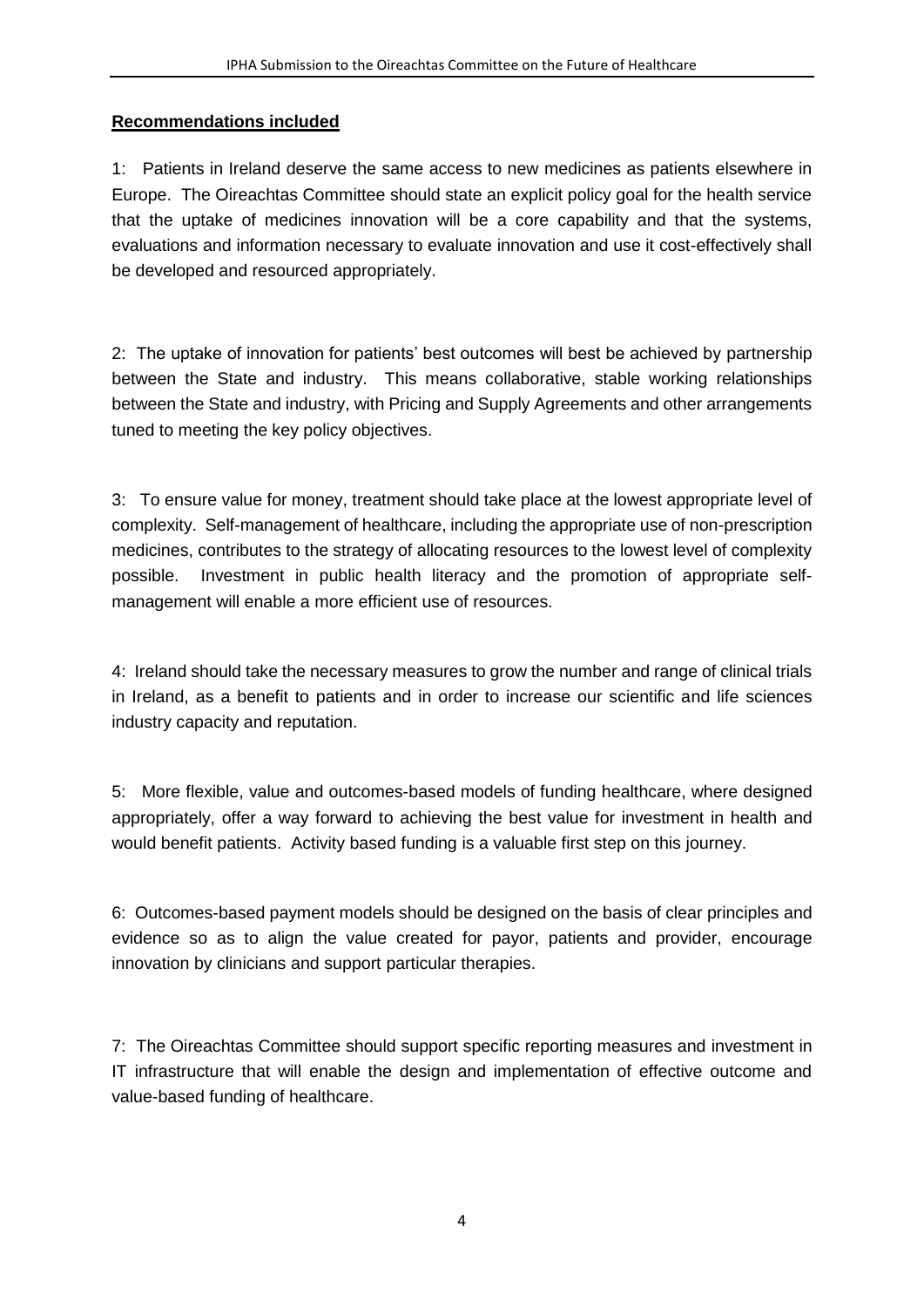## **Part One: Strategic issues**

The key challenges for a ten year plan for the health service in Ireland is to achieve the best possible health and well-being of the population, with value and effectiveness for the resources devoted to this goal. An important goal is to achieve confidence that investment in health – at a personal, community and State level – works for all. This is not simply to achieve technical efficiency, but a widespread understanding, underpinned by evidence, that well- targeted, sustained investment in health delivers clear net economic and social benefits for all. Investing in health should be seen as value, at preventive, maintenance, curative and palliative levels. Without a shift to a perspective of investment and value, and putting in place the capacity to assess and decide priorities on that basis, the dominant narrative around health is likely to remain about cost, inefficiency and unmet need.

#### *Health gains due to medicines*

Innovative medicines have been responsible for paradigm shifts in healthcare. Since the 1980s, in developed countries, we have seen death rates from HIV fall by over 80% due to advances in medicines<sup>1</sup>. Since the 1990s deaths from cancer have fallen by 20%<sup>2</sup>. Recent pharmaceutical innovation means 95% of people living with Hepatitis C can be cured through a 12 week course of medicines<sup>3</sup>. The effective use of preventive care, vaccines and medications can slow disease progression, avoid illness and reduce costs.

Medicines play a role in helping people to live longer; a recent OECD study has shown that there was an increase in life-expectancy of 4 years in Ireland in the period from 2000-2011. A separate study on 30 OECD countries has showed that up to 73% of the improvement in life expectancy was attributable to medicines.

#### *Innovation pipeline*

1

With over  $7,000$  medicines in development<sup>4</sup>, the exciting new wave of medical innovation will play a key role in delivering better health outcomes for patients and healthcare systems.

The evolution of medical science, and particularly our understanding of the genetic causes of disease, is opening up a promising new era of pharmaceutical innovation addressing many unmet needs. As they have in the past, pharmaceuticals will continue to play a major role in transforming the standard of care, moving towards more personalized and targeted drug technologies and enabling improvements in patient, health and social outcomes.

<sup>1</sup> EFPIA, The Pharmaceutical Industry in Figures 2015

<sup>2</sup> PhRMA, Biopharmaceutical in Perspective, Spring 2015

<sup>3</sup> PhRMA, (2014), 25 Years of Progress against Hepatitis C and PhRMA (2015), 2015 profile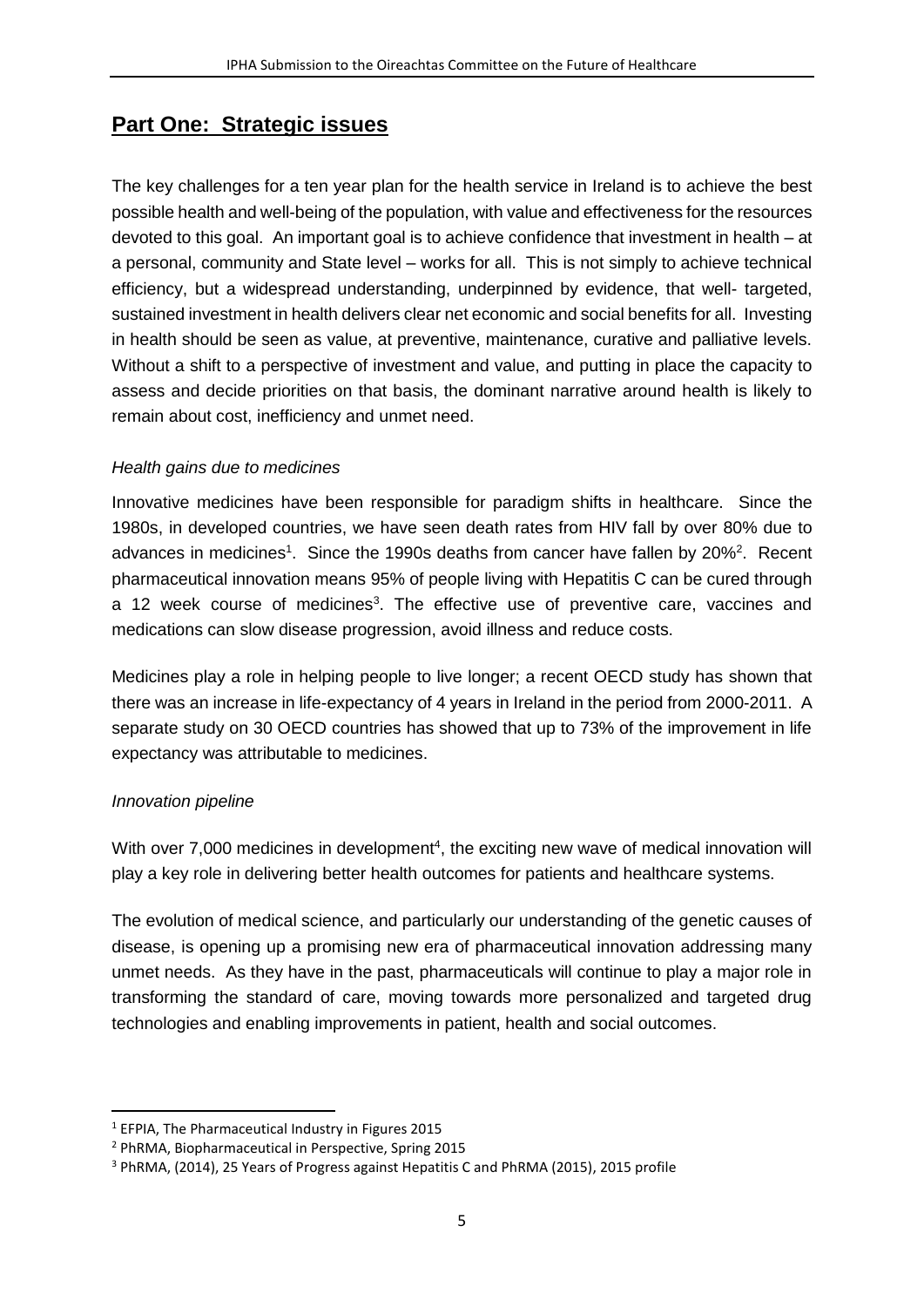The pace of change, the direction science is taking and the cost may seem to pose very daunting challenges for health services globally, and for Ireland in particular, given some of our deficiencies, for example, in relation to health information technology infrastructure.

A strategic issue posed for a ten year view of Irish health services is how Ireland can and should aim to be an early adopter of healthcare innovation, particularly in medicinal therapies.

It is useful to set an explicit policy objective that Ireland will make innovative medicines available in our health services, so that patients in Ireland have the same access to new medicines as patients elsewhere in Europe.

The Government's Strategy for Research and Development, Science and Technology, *Innovation 2020*, states that innovation is critical to our social development:

*'Innovation is vital to address the sustainability of Ireland's health system, and to address health challenges, including the development of more effective treatments and strategies for disease prevention through behavioural and lifestyle change<sup>5</sup> '*

*'The highest performing healthcare systems have research embedded in service delivery and produce innovation and outcomes that are of benefit to patients, enterprise, the nation's health and the tax payer as funder.'<sup>6</sup>*

The value of innovation in healthcare is to deliver better outcomes for patients. This is the context in which our Association advocates a strategic commitment to the uptake of medicines innovation in our health services.

**Recommendation 1:** Patients in Ireland deserve the same access to new medicines as patients elsewhere in Europe. The Oireachtas Committee should state an explicit policy goal for the health service that the uptake of medicines innovation will be a core capability and that the systems, evaluations and information necessary to evaluate innovation and use it costeffectively shall be developed and resourced appropriately.

The second issue is how to achieve this objective, embedding the uptake of pharmaceutical innovation in the health services. The pharmaceutical industry recognises that there is a key challenge about cost and affordability, which is linked to pricing and the incentivisation of, and reward for, innovation. In addition, the health services are challenged to understand and evaluate appropriately the nature of the innovation being made available and in the pipeline.

1

<sup>5</sup> Innovation 2020, p.20

<sup>6</sup> Ibid., p.48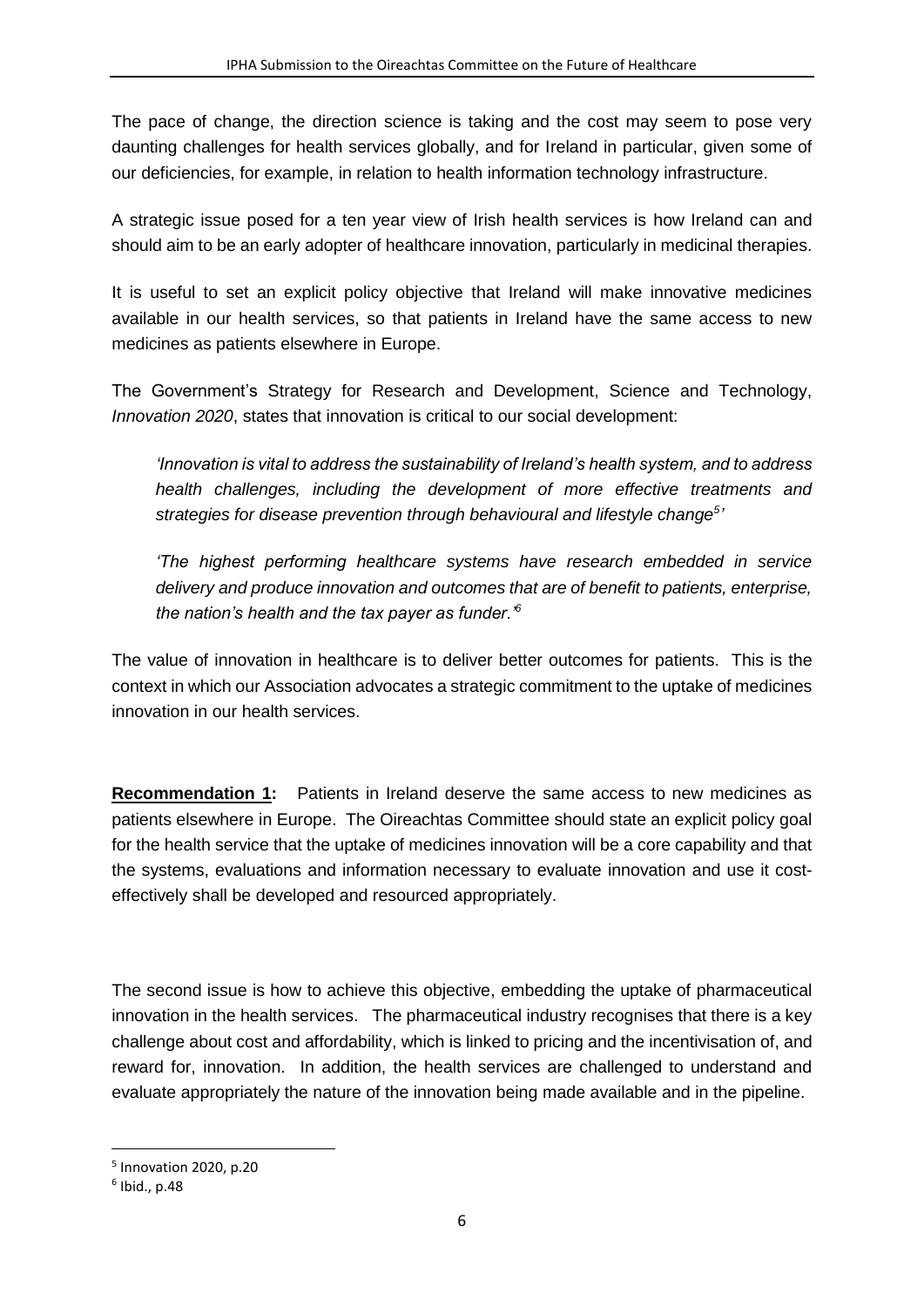The challenges of anticipating and evaluating pharmaceutical innovation, of cost, pricing and service adoption, require an array of experts from both industry and Government (regulators, clinicians, management) working on technical issues and shared data towards the overarching goal of providing medicines that improve patient outcomes.

The issues involved are not confined to Ireland of course; key considerations about value, access to innovation for patients and paying for outcomes are relevant at European and international levels. Therefore, the IPHA believes Ireland needs to consider how to develop collaboratively the capacity to adopt new models of reimbursement for medicines which are linked more closely to the value of innovation.

The role of clinicians is central in the adoption of innovative therapies. In respect of new medicines, we believe that Clinician Review Groups, as used in some therapy areas like oncology, play an important role in assessing the value of new medicines.

While different roles and mandates must be respected, a close degree of partnership and collaborative working in a stable policy framework makes the best policy results possible. Pricing and supply agreements between IPHA and the State are one aspect of this. Over a ten year period, the content and range of such agreements and working relationships should strengthen and adapt to meet the needs of the healthcare vision adopted in the State.

**Recommendation 2:** the uptake of innovation for patients' best outcomes will best be achieved by agreement and collaborative, stable working relationships between the State and industry, with Pricing and Supply Agreements and other arrangements tuned to meeting the key policy objectives.

Medicines have an important role to play in all aspects of healthcare, from self-management of minor ailments to primary care, complex tertiary care, through to palliative care. IPHA supports the strategic direction of allocating healthcare resources to enable treatment at the lowest level of complexity possible that is, fostering a greater emphasis on self-management and primary care. The case is well-made elsewhere that this will enable a more efficient and sustainable use of resources in health services. Self-management of healthcare, both to achieve healthy living and better health status, has an important role to play. Within that, the appropriate use of medicines to deal with minor illnesses contributes to better outcomes and efficient use of resources. Enabling this will be improved levels of health literacy in the population.

In addition, IPHA also advocates – and its member companies actively support – programmes which enable patients to receive assistance in their homes in their adherence to medicines.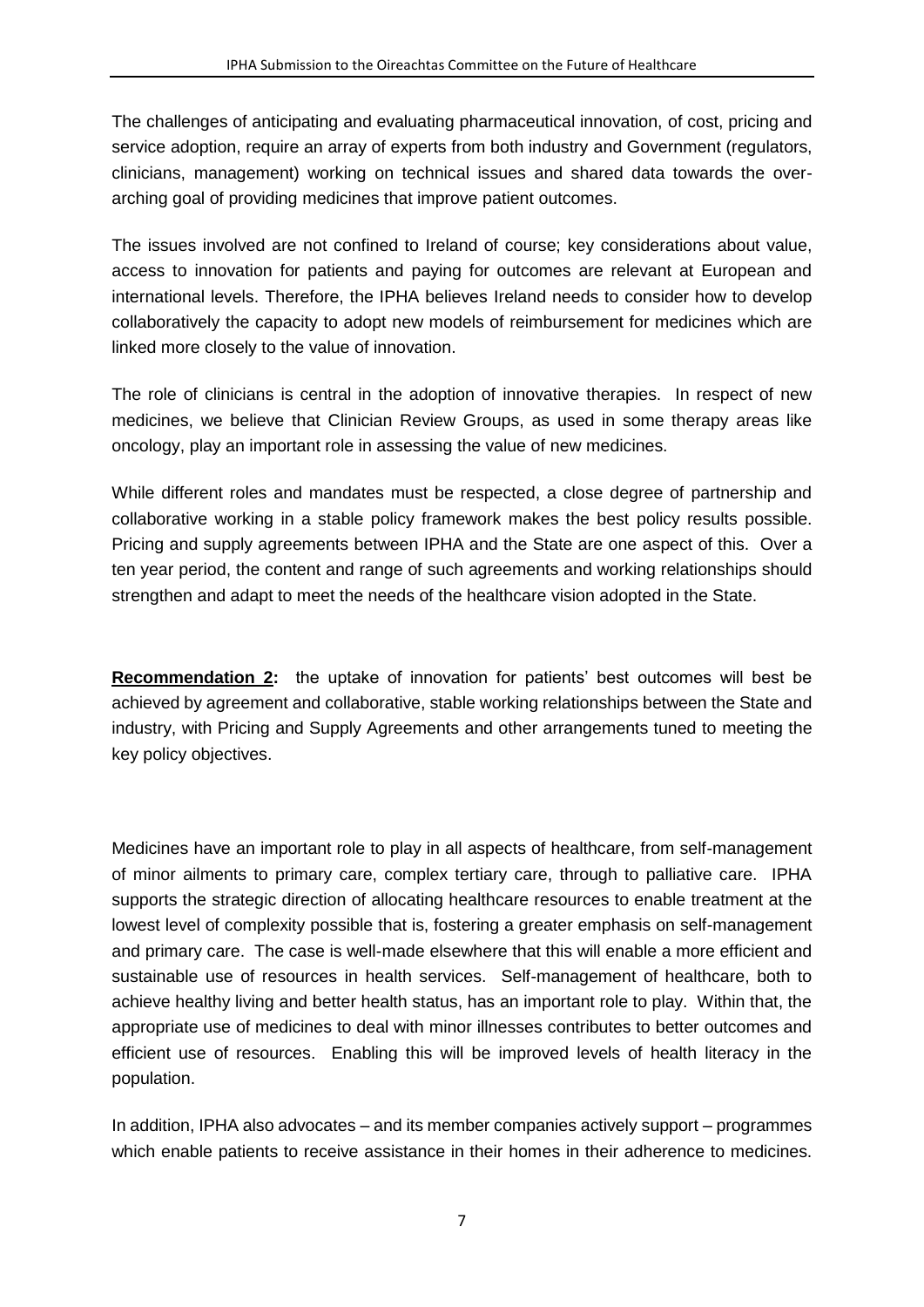The value of these programmes in terms of patient welfare and avoidance of hospitalisation costs should be further recognised and promoted.

**Recommendation 3:** self-management of healthcare, including the appropriate use of nonprescription medicines, contributes to the strategy of allocating resources to the lowest level of complexity possible. Investment in public health literacy and the promotion of appropriate self-management will enable a more efficient use of resources.

Clinical trials are essential to medicines development. A higher number and range of clinical trials in Ireland will bring further benefits of innovation to patients in Ireland.

Ireland has invested significantly in life sciences education in recent decades. We are growing our workforce's capacity to provide world class clinical research. The State should promote participation in clinical trials both as a way of bringing innovation to patients and of increasing Ireland's scientific knowledge. Pharmaceutical companies that are members of IPHA conduct Phase II, III and IV clinical trials in Ireland, to evaluate the safety and the effectiveness of the medicine.

IPHA encourages policymakers to benchmark Ireland's clinical research environment against best in class in Europe, e.g. the record of Denmark.

Clinical research in Ireland can be further supported by

- an administrative environment that facilitates clinical research within hospitals, including appointment of a designated research hospital signatory for clinical trials;
- an agreed process for reviewing sign-off requests;
- dedicated research time for staff and ring fenced research funding;
- the establishment of a national Research Ethics Board for multi-institutional studies, as has been done in other jurisdictions
- consistent adherence to legislation, guidance and timelines by Research Ethics Committees.

**Recommendation 4:** Ireland should take the necessary measures to grow the number and range of clinical trials in Ireland, as a benefit to patients and in order to increase our scientific and life sciences industry capacity and reputation.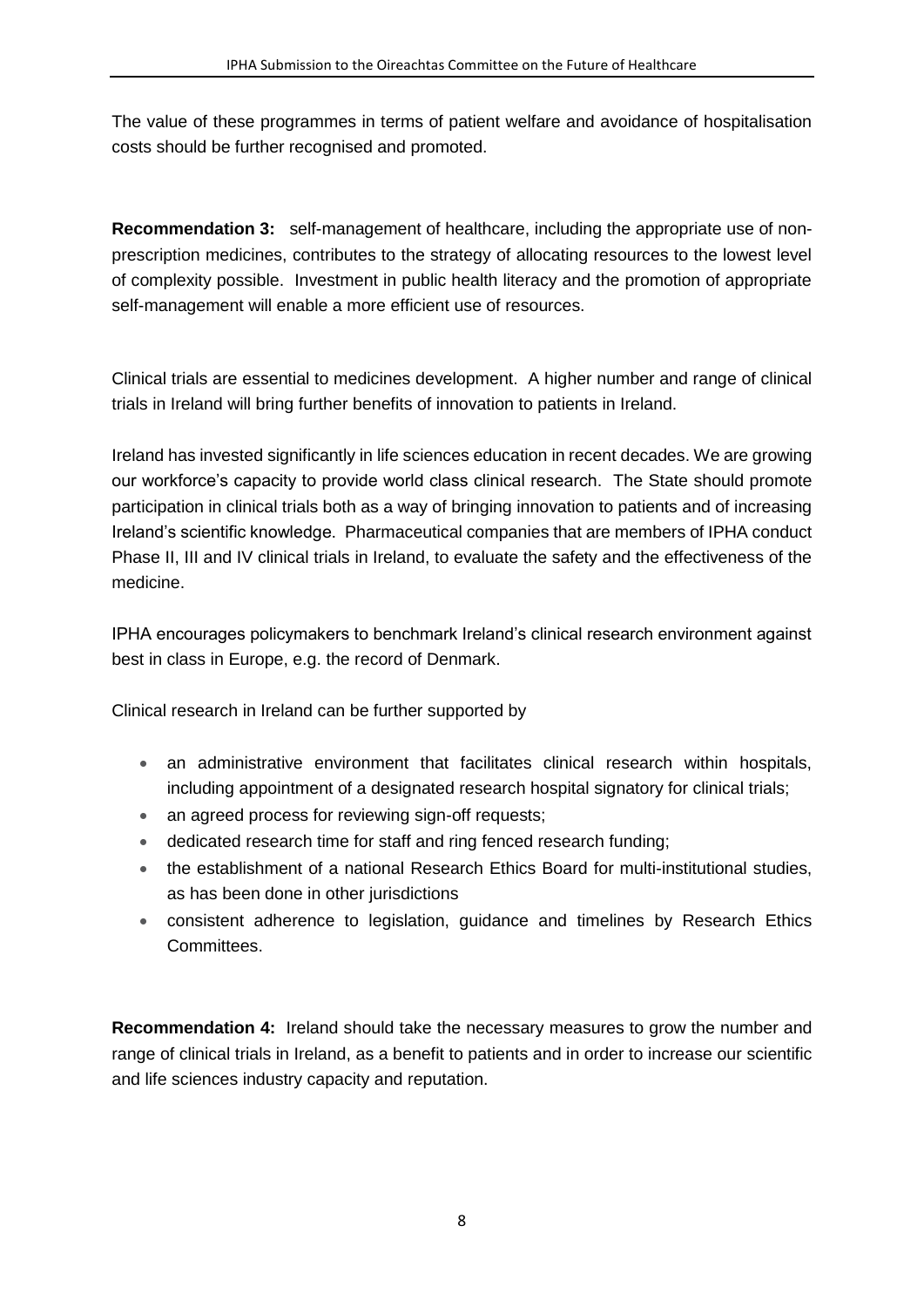## **Part Two: Funding issues – outcomes and value**

Given the innovation pipeline and what is known about the cost of research and bringing advanced new medicines to patients, Government and industry stakeholders need to work together to identify new ways of sustainable and flexible pricing mechanisms that recognise the value of innovative medicines.

Current pricing policies may not be fit for purpose for the new wave of technology in the future. The sustainability of our health system will not be solved simply by buying things more cheaply. The emphasis should change to aligning expenditure more to value, that is, to the actual outcomes achieved for patients and to providing the right incentives to transform how we deliver care.

The health services in Ireland and patients would benefit from a model that focuses more on health outcomes. Focusing on health outcomes is attractive for patients, the Exchequer and health services as, the State would pay providers for 'positive patient outcomes' (e.g. emergency visits avoided), rather than paying for an input like a medicine. Payment would be made for 'what works', thereby improving the cost-effectiveness of the public service provision.



Health outcomes based models offer a way forward, because they set the right incentives, offering a reward for those interventions that deliver most value. Rewards would be tied to specific results or outcomes achieved (e.g. exacerbations/relapses avoided), not merely the amount of treatments (e.g. individual medicines) supplied or used.

#### *Best practices*

A 2016 OECD health policy report "Pricing – Paying for outcomes", looks at the ways that various OECD countries are paying for outcomes. It concluded,

*'investment in payment innovations generate good bang for the buck. Fundamentally, they are helping to align payers and providers. And more broadly health systems,*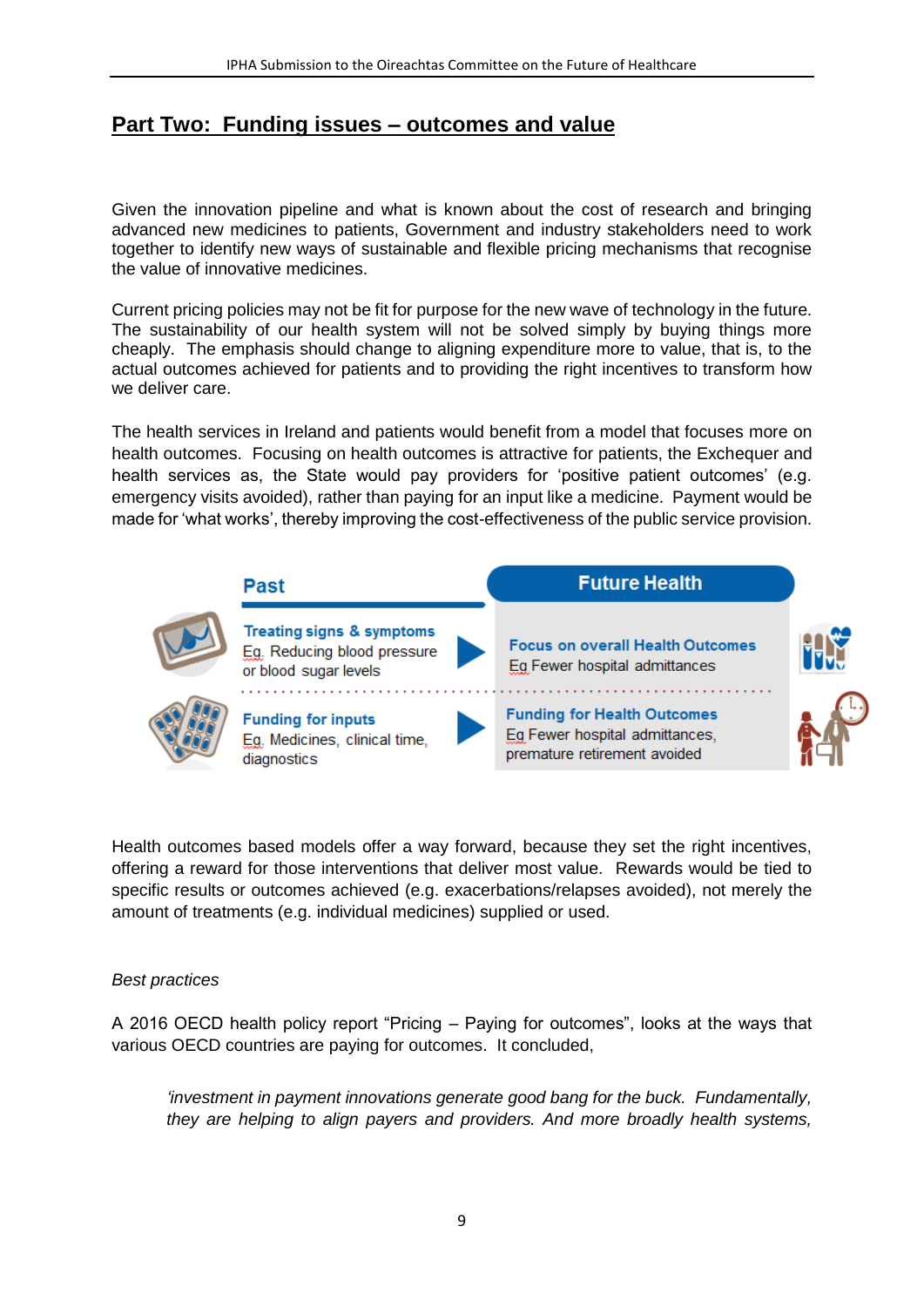*towards what they aim for – that is, best outcomes for patients given resources invested.'<sup>7</sup>*

The OECD report makes reference to the issue that paying for "positive patient outcomes" is difficult to measure and implement and health services worldwide are attempting projects that could be replicable across chronic disease areas.

There are technical barriers which need to be overcome and implementation will require the support of all healthcare stakeholders. The key technical barrier that needs to be overcome is the implementation of the individual patient identifier number as this means that patients' health outcomes can be measured.

The funding for outcomes concept is becoming part of healthcare policy development in Ireland, as evidenced in the HSE's Activity-Based Funding Programme Implementation Plan 2015 – 2017. It is critical of course to link activity to outcomes.

Some pharmaceutical companies are already taking accountability for the performance of their medicines in terms of health outcomes. The key to effective and sustainable implementation of these concepts is to have well-designed parameters agreed between the supplier and payor.

Concepts include reimbursement tied to the response level of patients prescribed a particular medicine or linked to certain levels of hospitalisation avoidance. Some similar arrangements are beginning to be put in place in Ireland by bilateral agreement between the supplier and the HSE. Some companies have been willing to ask for payment only for positive patient health outcomes. There are examples where the company will provide initial doses free of charge to identify responders or where the company will reimburse hospitals for any nonresponders within a defined period of commencing treatment; as a result, the healthcare system only pays for patients with positive health outcomes.

The value of a medicine can include the level of support and service that is provided to the patient. Some IPHA member companies, for instance, add a nurse-led patient support program, self-management programs, smart phone patient recorded outcomes in real time and adherence programs, as a service alongside the prescription. These additional services are designed to improve patient outcomes and, although sometimes cannot be studied in combination with clinical outcomes, should be part of the value proposition for the medicine and so be considered as part of a flexible funding model. This will incentivise companies to provide programmes that improves the patient's usage of medicine and in the case of chronic disease, enables them to become a more empowered self- manager of their condition.

In the long-term, tying incentives and payments to health outcomes is not just appropriate for medicines but for healthcare systems as a whole. Funding outcomes offers a coherent

1

<sup>&</sup>lt;sup>7</sup> [http://www.keepeek.com/Digital-Asset-Management/oecd/social-issues-migration-health/better-ways-to-pay-for](http://www.keepeek.com/Digital-Asset-Management/oecd/social-issues-migration-health/better-ways-to-pay-for-health-care_9789264258211-en#page1)[health-care\\_9789264258211-en#page1](http://www.keepeek.com/Digital-Asset-Management/oecd/social-issues-migration-health/better-ways-to-pay-for-health-care_9789264258211-en#page1)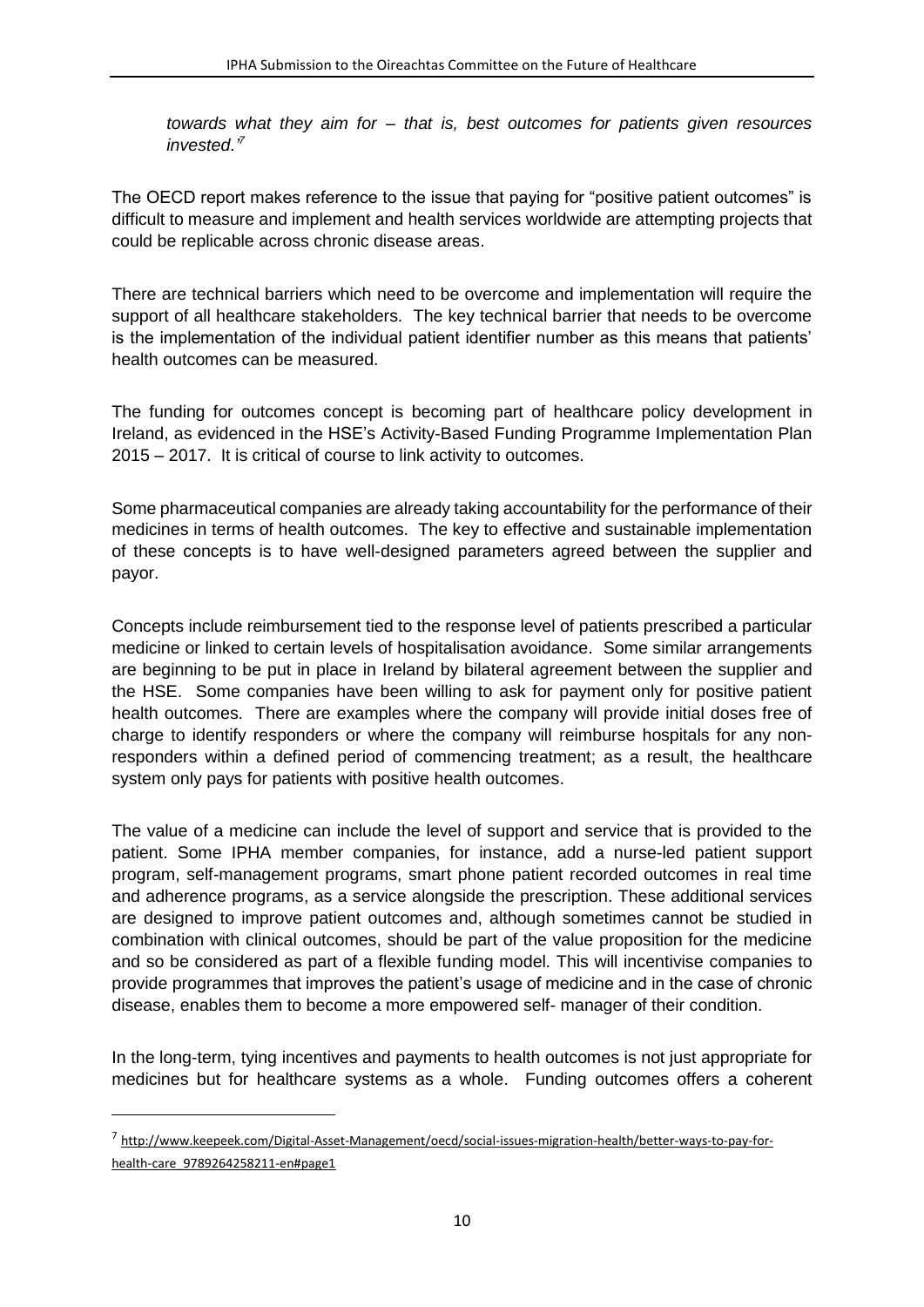support to meeting economic and affordability challenges. When used appropriately, it offers the promise of a transparent way of pricing and rewarding health interventions, and will allow patients, payors and clinicians to be assured of value.

**Recommendation 5**: more flexible, value and outcomes-based models of funding offer a way forward not just for medicines expenditure but for broader areas of the health services

Outcomes based funding models for medicines – and other interventions - need to be founded on a number of common principles agreed between stakeholders, including:

- Timely and equitable access for patients who will benefit from new therapies
- Distribution of the economic value created by continued incentives for innovation, recognising the important role of intellectual property rights
- Evidence-based and accompanied by solid real-world data collection
- Appropriate levels of transparency in the design of outcomes-based models to ensure that the interests of all parties are protected
- Outcomes measures to be well defined
- Value based, recognising that a 'cost plus' payment or 'lowest price procurement based' approach is inappropriate for valuing new technologies and creating an environment that will encourage on-going innovation
- Aligned incentives to ensure that outcomes flow through the system, and that it is not just medicines where payment for outcomes is applied
- Optionality and flexibility: in some cases these models will not be appropriate because simpler pricing schemes may be more adapted

**Recommendation 6:** outcomes-based payment models should be designed on the basis of clear principles that align the value created for payor, patients and provider, encourage innovation and are flexible for particular therapies.

For Ireland to avail of promising collaborations in health outcomes in the short-term and medium term, it is recommended that the Oireachtas Committee would give its support for several inter-related specific measures:

- $\circ$  Implementation of the patient identifier number as soon as possible, as this means that patients' health outcomes can be measured. Electronic patient records will also be essential to collect Real World Evidence (RWE)of performance
- $\circ$  The collection and use of Patient Recorded Outcomes Measures (PROMS) and Patient Recorded Experience Measures (PREMS) so that the patient experience and observations are incorporated.
- $\circ$  Investment in the appropriate infrastructure and policy change to ensure that health outcomes are appropriately measured and tracked – this will not only be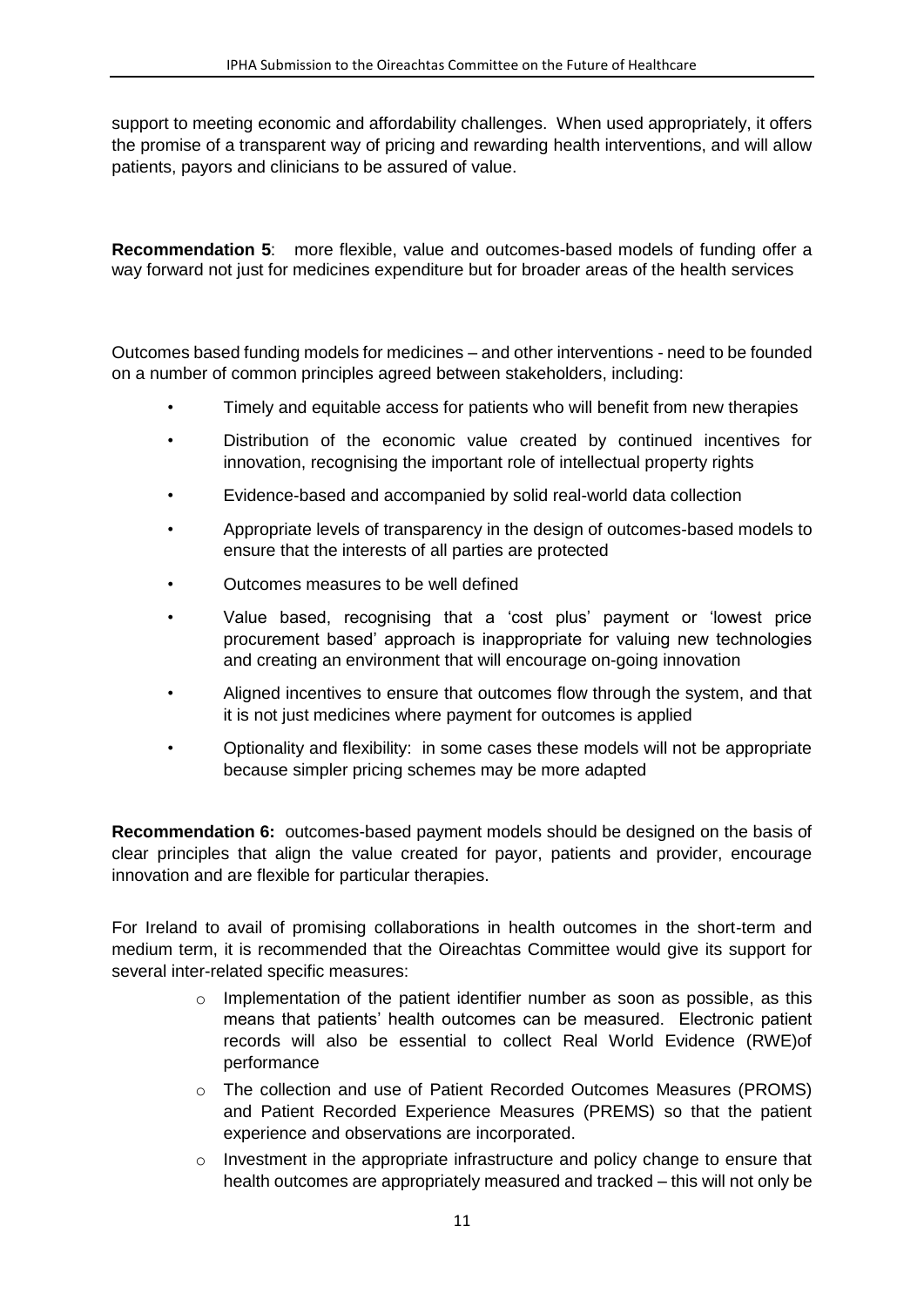an enabler for new pricing and contracting models but will also generate insight into opportunities for performance and outcomes improvement along the patient pathways that we serve. Outcomes-based pricing will require better capture of outcomes data, through registries and interoperable and harmonised electronic patient records, and the ability to analyse and link different data sets, including clinical, patient reported and administrative measures within an environment that respects data privacy. Rapid development in e-health and cognitive use of big data will support the needs for capturing outcomes data.

o Ensuring that efficiencies from the better use of medicines are translated into improved and more efficient patient care.

**Recommendation 7:** the Oireachtas Committee should support specific reporting measures and IT infrastructure that will enable the design and implementation of effective outcome and value-based funding of medicines.